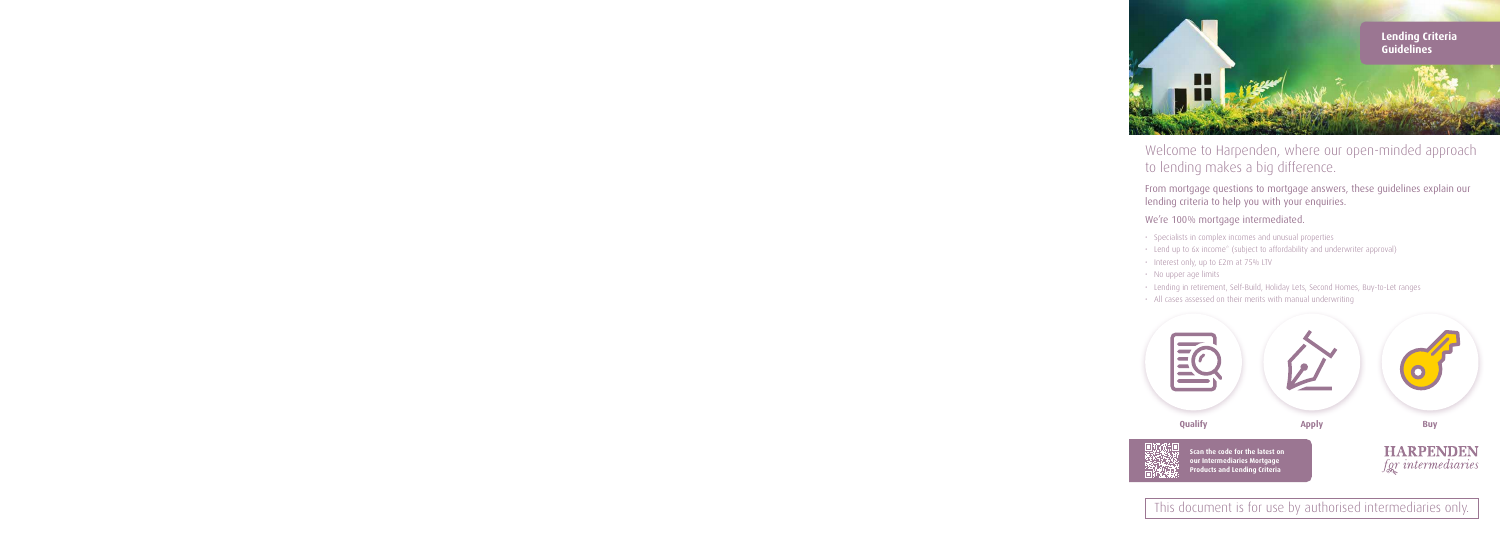## **Harpenden Building Society Mortgages**

The following lending criteria applies to our Family and Specialist Mortgages:

| MORTGAGE TYPE               |                                                      | <b>DESCRIPTION</b>                                                                                                                                                                                                                                                                                                                                                                                                                  |                                                                                                                                                                                                                                                                                                                                                                | <b>MINIMUM</b><br><b>LOAN AMOUNT</b> | <b>MAXIMUM</b><br><b>LOAN AMOUNT</b> | <b>MAXIMUM</b><br><b>LOAN TO VALUE</b>                | <b>MAXIMUM</b><br><b>LOAN TERM</b>                           |
|-----------------------------|------------------------------------------------------|-------------------------------------------------------------------------------------------------------------------------------------------------------------------------------------------------------------------------------------------------------------------------------------------------------------------------------------------------------------------------------------------------------------------------------------|----------------------------------------------------------------------------------------------------------------------------------------------------------------------------------------------------------------------------------------------------------------------------------------------------------------------------------------------------------------|--------------------------------------|--------------------------------------|-------------------------------------------------------|--------------------------------------------------------------|
|                             | <b>Residential</b>                                   | · Loans for house purchase, re-mortgage or release of equity, where the property will be occupied by<br>the borrower as their primary residence<br>• Up to four applicants considered and not all applicants have to reside in the property                                                                                                                                                                                         |                                                                                                                                                                                                                                                                                                                                                                | £75,000                              | £2,000,000                           | Repayment 80%<br>Interest Only 75%<br>Part & Part 75% | Repayment 35 years<br>Interest Only 35 years                 |
| <b>Family Mortgages</b>     | <b>Residential in</b><br>Retirement                  | · Loans for house purchase, re-mortgage or release of equity, where the property will be occupied by<br>the borrower as their primary residence<br>• Up to four applicants considered and not all applicants have to reside in the property<br>• Applicable where any applicant is already retired or is above age 75 at the start of the mortgage                                                                                  |                                                                                                                                                                                                                                                                                                                                                                | £75,000                              | £2,000,000                           | Repayment 70%<br>Interest only<br>Part & Part 70%     | Repayment 35 years<br>Interest Only 35 years                 |
| <b>Specialist Mortgages</b> | <b>Buy-to-Let</b>                                    | · Loans for purchase, re-mortgage or release of<br>equity from property held as an investment,<br>where the rental income from the property<br>services the loan<br>· Assured shorthold tenancies (minimum six<br>months, maximum three years)<br>· Houses in multiple occupation are not accepted<br>· Minimum income £30k or net assets of £500k<br>· No Portfolio Landlords                                                      | · Schedule of BTL properties to be submitted<br>showing outstanding loans<br>· Limited appetite for new build flats outside<br>local area (South East of England), particularly<br>in city centres<br>· Max exposure £2m, or five properties<br>(of which a maximum of three Mortgaged)<br>· Corporate Lets considered<br>• Holistic approach to affordability | £75,000                              | £2,000,000                           | Repayment 75%<br>Interest Only 70%<br>Part & Part 70% | Repayment 25 years<br>Interest Only 25 years                 |
|                             | Holiday Let/<br><b>Second Home</b>                   | · 90 days personal usage allowance per annum<br>· Airbnb considered<br>• We lend in town and city centres as well as<br>coastal areas                                                                                                                                                                                                                                                                                               | • We lend on properties above commercial units<br>$\cdot$ Top slicing                                                                                                                                                                                                                                                                                          | £75,000                              | £2,000,000                           | Repayment 80%<br>Interest only<br>Part & Part 75%     | Repayment 25 years<br>Interest only/<br>Part & Part 25 years |
|                             | Development/<br><b>Standard Self</b><br><b>Build</b> | · Local area preferred (South East of England).<br>England and Wales, please contact our BDMS<br>to discuss<br>· Small residential developments only considered.<br>Maximum of three properties<br>· Conversion/refurbishment projects considered<br>(houses converted into flats or vice-versa)<br>• Drawdowns against revaluations by the<br>Society's Valuer<br>· Agreed reductions from plot sales, subject to<br>re-valuations | • Detailed specification to be provided<br>• Detailed residential planning consent to be<br>granted for new builds<br>Residential development appraisal<br>to be obtained<br>• Society to appoint own solicitor<br>• Lump sum in a HBS savings account to fund<br>monthly interest payments where appropriate                                                  | £75,000                              | £2,000,000                           | 65%                                                   | Interest Only 3 years                                        |
|                             | Premium<br>Self-Build                                | As above, plus;<br>· Property must be in London, Greater London,<br>South East, South, South West and East Anglia<br>· Small developments only maximum of three<br>properties one of which to be subsequent<br>main residence                                                                                                                                                                                                       | · Build to be professionally overseen by either<br>an Architect, Quantity Surveyor, experienced<br>Project Manager or experienced Contractor.<br>• Where any applicant is already retired, or<br>is above the age of 75 at the start of the<br>mortgage, the maximum LTV is 70% (in line<br>with Lending Into Retirement)                                      | £75,000                              | £2,000,000                           | 75%                                                   | Interest Only 3 years                                        |
|                             | <b>Deposits</b><br>properties                        | • Savings from different sources<br>• Gifted deposit from parents<br>Up to date savings statements<br>• Equity from residential or other<br>Immediate Family                                                                                                                                                                                                                                                                        | Letter from the solicitor confirming the amount                                                                                                                                                                                                                                                                                                                |                                      |                                      |                                                       | Product information effective from 10th June 2022            |

– Written confirmation of the gift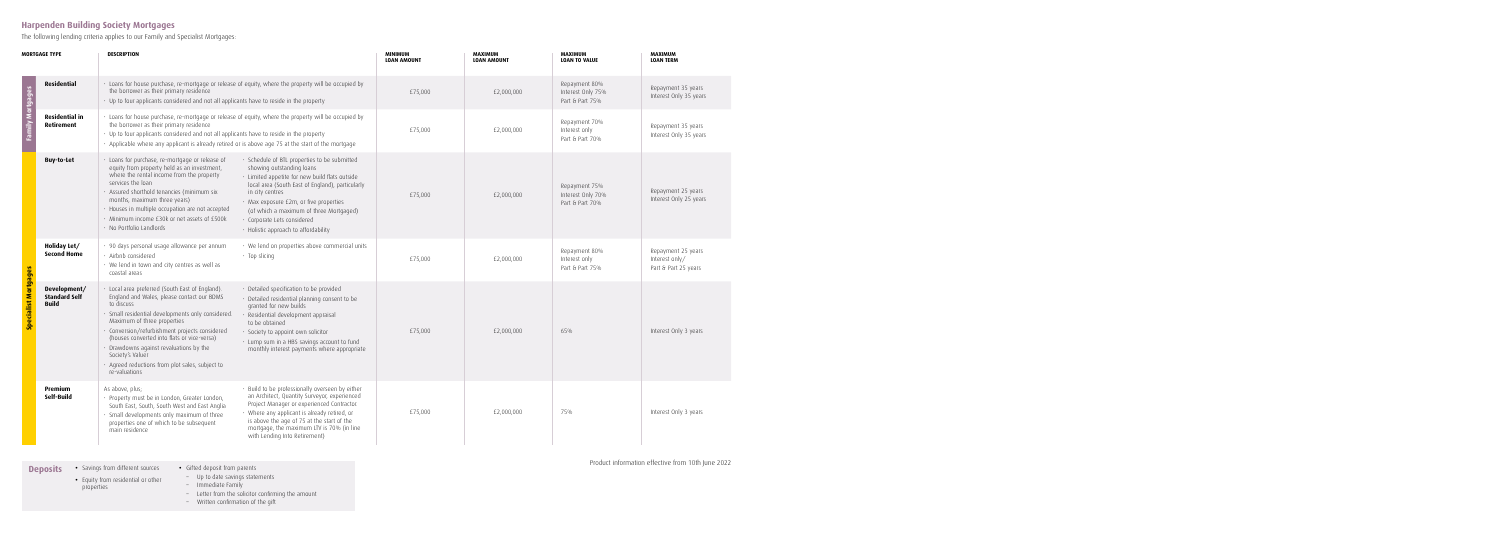## **Interest Only Repayment Strategy**

The following Interest Only strategies can be considered:

| Sale of<br><b>Owner-Occupied</b><br><b>Property</b>                | · Minimum Equity - £150k<br>· Maximum LTV - 75%                                                                                                                                                                                                                                                    |
|--------------------------------------------------------------------|----------------------------------------------------------------------------------------------------------------------------------------------------------------------------------------------------------------------------------------------------------------------------------------------------|
| Sale of HBS<br><b>Security Property</b><br>(Let/2nd Home)          | · Minimum Equity - £75k<br>· Maximum LTV - 75%<br>• Only acceptable where security property is BTL or Second/Holiday Home                                                                                                                                                                          |
| <b>Sale of Additional</b><br><b>Property</b><br>(Non-HBS Security) | · Maximum LTV - 75%<br>· Minimum Equity on HBS Security - £150k<br>• Current equity in additional property sufficient to repay HBS mortgage<br>· LTV on additional property is under 50% and equity exceeds £150k<br>· Property is in an area with a track record of strong demand/property values |
| Development/<br><b>Upgrade and Sell</b>                            | · Maximum LTV - 65% (75% for qualifying Self-Builds)<br>· Minimum Equity - £150k                                                                                                                                                                                                                   |
| <b>Overpayments from</b><br><b>Income &amp; Bonuses</b>            | · Maximum LTV - 75%<br>· Minimum Equity - £150k                                                                                                                                                                                                                                                    |
| <b>Investment</b>                                                  | · Maximum of 70% of current value if a lump sum invested in equities<br>• 100% of current value if savings in cash ISA or bank/building society savings<br>account<br>· Maximum 70% of projected end value if regular investments/savings for at<br>least the last 12 months                       |
| <b>Inheritance</b>                                                 | · Probate already granted<br>· Maximum LTV - 75%<br>· Minimum Equity - £150k                                                                                                                                                                                                                       |
| <b>Re-Mortgage to</b><br><b>Another Lender</b>                     | · Minimum Equity - £150k<br>· Maximum LTV - 75%<br>• Maximum term three years following development, upgrade or conversion                                                                                                                                                                         |
| <b>Convert to Repayment</b>                                        | · Minimum Equity - £150k<br>· Maximum LTV - 75%<br>• Maximum term three years following development, upgrade or conversion                                                                                                                                                                         |
| <b>Endowment</b>                                                   | • With profits policy - up to 75% of the current surrender value<br>• Unit linked policy - up to 50% of the current surrender value<br>• Endowment policy within 10 years of maturity<br>· Assignment of policy                                                                                    |
| <b>Pension Lump Sum</b>                                            | · Minimum age 55 years<br>· Pension fund minimum value - £500k<br>· Maximum loan 75% of the allowable lump sum                                                                                                                                                                                     |

| <b>Repayment Methods</b> | • Capital and Interest (Repayment mortgage)<br>• Interest Only |
|--------------------------|----------------------------------------------------------------|
|                          | • Part Repayment & Part Interest Only                          |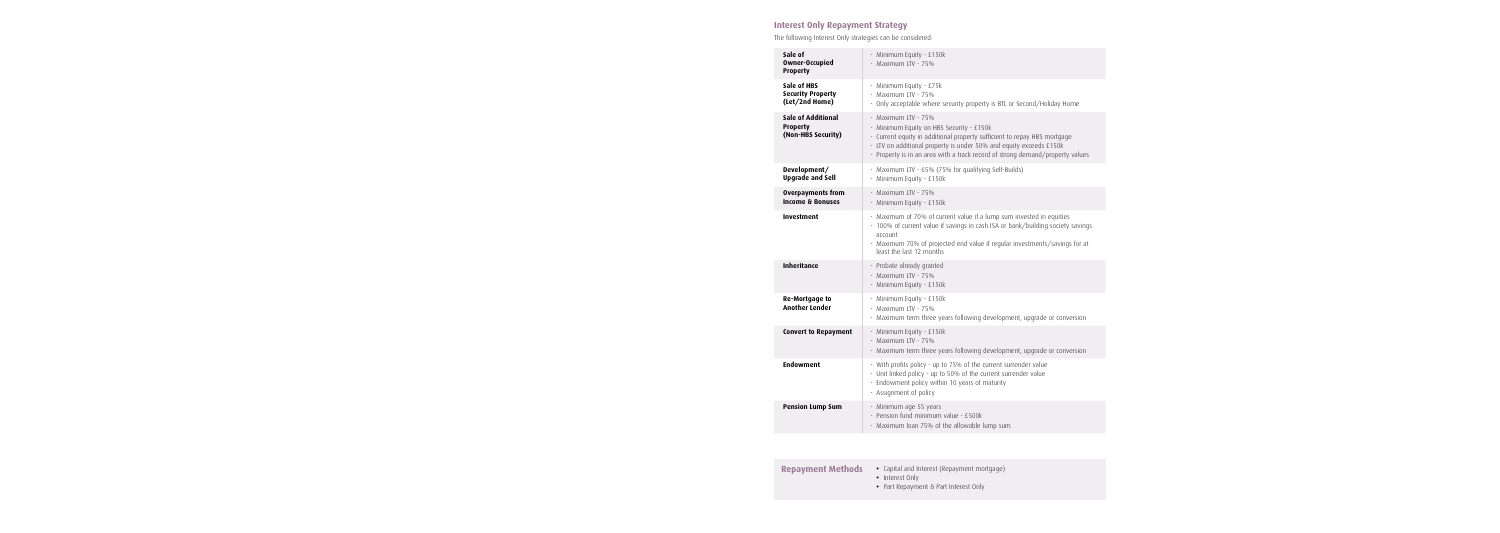#### **Income**

The following types of income are acceptable subject to the related evidence being provided:

| <b>Employed Applicants</b>              | Three months payslips and P60<br>Two most recent P60s for any bonus payments, overtime or other allowances                                                                                                                                                         |
|-----------------------------------------|--------------------------------------------------------------------------------------------------------------------------------------------------------------------------------------------------------------------------------------------------------------------|
| Self-Employed                           | Tax Calculations and Tax Year Overview for the three most recent years, along<br>with three most recent years' accounts. Business Plan/detailed explanation<br>if the business has not been established for three years, is developing or the<br>results fluctuate |
| Contractor                              | 12 months contracting is usually required but less can be considered if<br>experienced in this profession.<br>Minimum three months contract remaining<br>Affordability based on five days/46 weeks<br>$\bullet$                                                    |
| <b>Lending into Retirement</b>          | Recent pension projections<br>$\bullet$                                                                                                                                                                                                                            |
| <b>Retired</b>                          | Pension statement or P60 for each individual pension<br>$\bullet$                                                                                                                                                                                                  |
| <b>Maintenance</b>                      | A copy of the signed Court Order or<br>Six months bank statements demonstrating the income, along with a letter<br>confirming the informal arrangement by the person paying the maintenance                                                                        |
| <b>Investment and Savings</b><br>Income | Three most recent Tax Calculations and Tax Overviews from HMRC<br>$\bullet$<br>Savings and/or investment statements over the last 12 months and bank<br>statements for the last three months                                                                       |
| <b>Rental Income</b>                    | Three most recent Tax Calculations and Tax Overviews from HMRC<br>$\bullet$<br>Assured Shorthold Tenancy agreement                                                                                                                                                 |
| <b>Future Let</b>                       | We require confirmation from the Society's Valuer regarding anticipated rental<br>income (for proposed Security property)<br>An appraisal letter from a local letting agent                                                                                        |
| <b>Trust Income</b>                     | Legal document and bank statements for the last three months<br>$\bullet$                                                                                                                                                                                          |

## **Affordability**

Income multiples will be used as part of our initial assessment. Detailed income and expenditure analysis will be carried out once the full application is received.

When assessing affordability, the Society will take account of:

- **•** The income of the applicant, net of income tax and national insurance
- **•** The applicant's committed expenditure, basic essential expenditure and basic quality-of-living costs
- **•** Affordability throughout the term at the Society's Stress Test Rate
- **•** Future changes to income and expenditure
- **•** Income/expenditure analysis will be based on independent information
- **•** Up to four applicants can be considered for a mortgage. The highest three incomes will be assessed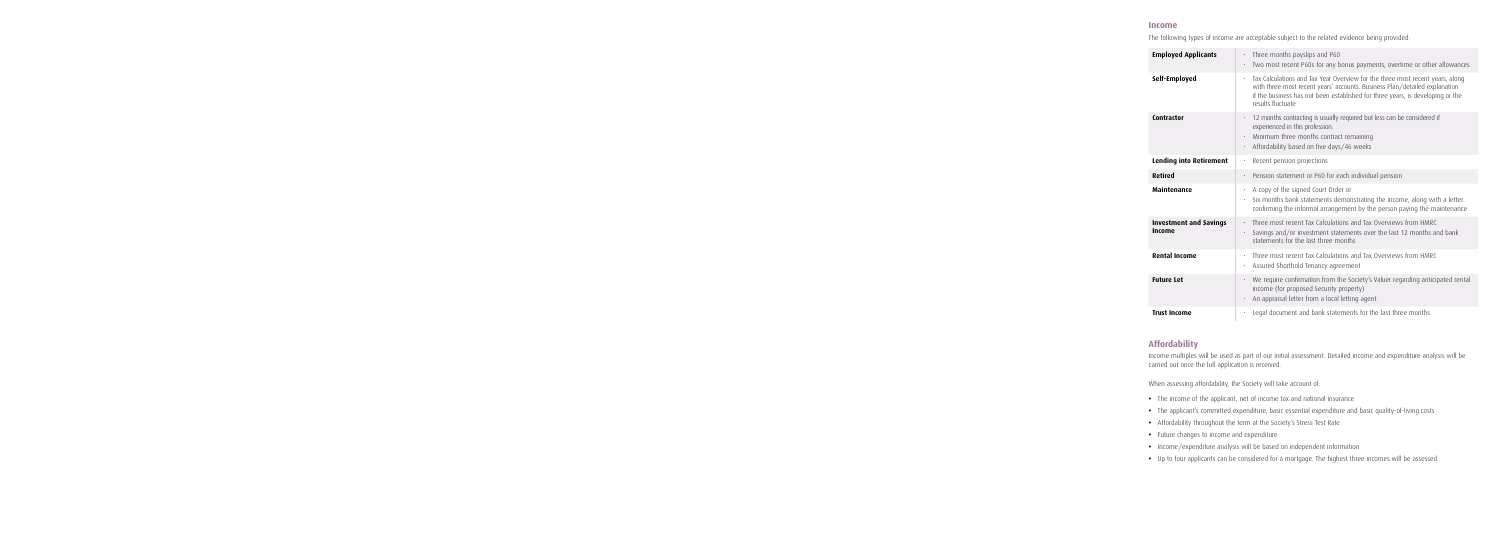## **Financial Statements/Information**

Financial information should be supported with the evidence detailed below:

| <b>Current Bank Account</b>                                               | Three months most recent personal bank statements for all active current accounts<br>$\bullet$                                                                                     |
|---------------------------------------------------------------------------|------------------------------------------------------------------------------------------------------------------------------------------------------------------------------------|
| Personal Loan, Car<br><b>Finance or Other</b><br><b>Finance Agreement</b> | Latest annual statement confirming 12 months repayment history and<br>$\bullet$<br>current balance<br>0R<br>• Certified full Experian/Equifax report confirming 12 months payments |
| <b>Assets</b>                                                             | Savings, Investments, ISAs/PEPs, Unit/Investment Trust/OEICs, Shares,<br>Pension Funds, Business Assets - recent statement or valuation                                            |

### **Residential Status**

Residential status should be verified with the evidence detailed below:

| <b>Tenants</b>                                                     | We require a statement for the last 12 months showing all rental payments                                                                                                                                   |
|--------------------------------------------------------------------|-------------------------------------------------------------------------------------------------------------------------------------------------------------------------------------------------------------|
| <b>Existing Mortgage</b><br>(Residential and<br><b>Buy To Let)</b> | Most recent annual mortgage statement confirming 12 months repayment history<br>and current balance<br>0R                                                                                                   |
|                                                                    | Certified full Experian/Equifax report confirming 12 months payments<br>Where the mortgage has been redeemed in the last three years, please provide a<br>redemption statement or detailed annual statement |

## **Impaired Credit**

The Society does not usually accept applications from:

- **•** Any applicant with County Court Judgements totalling more than £500 during the past three years
- **•** Any applicant who has been in serious arrears (90 days or more overdue on a mortgage or loan) during the past two years
- **•** Any applicant who has been subject to an IVA or Bankruptcy Order at any time within the last three years

### **Property Type**

The Society will consider the following types of property:

| Acceptable               | All conventional types of construction - brick/tile/stone/slate<br>$\bullet$<br>· Flats - converted or purpose built                                                                                                                                                                                                                                                                                 |
|--------------------------|------------------------------------------------------------------------------------------------------------------------------------------------------------------------------------------------------------------------------------------------------------------------------------------------------------------------------------------------------------------------------------------------------|
| <b>Not Acceptable</b>    | Concrete/steel-framed houses<br>Properties where high-alumina cement has been used in the construction<br>Pre-cast, reinforced concrete houses designated as defective under Housing Act 1985<br>Freehold, Studio or Bedsit flats<br>Multiple occupancy property<br>Property affected by subsidence<br>Houseboats<br>Any properties that the Society's valuer does not consider suitable as security |
| <b>Tenure Acceptable</b> | Freehold<br>$\bullet$<br>Leasehold (must have at least 40 years remaining at the end of the mortgage term)<br>Share of freehold                                                                                                                                                                                                                                                                      |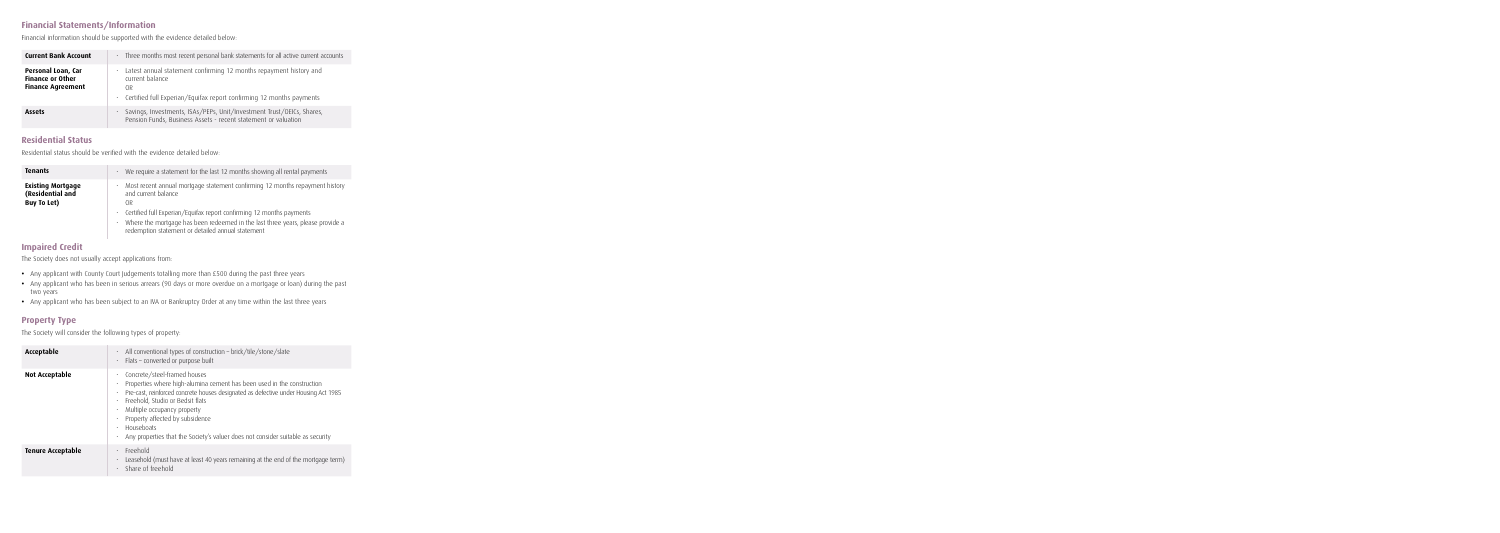## **Additional Borrowing**

Additional borrowing is available for property improvement and investment purposes:

- **•** Residential Owner Occupied
- **•** Buy to Let
- **•** Let to Buy/Consumer BTL
- **•** Residential Development/Self Build

**•** Corporate Let

## **Application criteria**

#### **No maximum age limit.**

Minimum age limit is 18 years.

- The Society will assess affordability for the whole of the mortgage term. Where the term of the mortgage extends beyond the intended retirement age of the customer, or State Pensionable age, verification of the expected pension and/or other income will be required
- Customers choosing to work beyond State Pensionable age will be accepted, providing the intended retirement age is feasible given the nature of their job
- Employed and self-employed income considered towards affordability until the anticipated retirement age, providing it is credible, subject to a maximum age of 75. Pension, rental and investment income considered towards affordability with no age limit

### **Solicitors**

The Society instructs solicitors that use the UK Finance Mortgage Lenders Handbook. Although it does not maintain a panel for residential property transactions, it is prepared to instruct a borrower's solicitors to act on its behalf subject to:

- The firm having a minimum of three regulated partners (SRA Approved Managers); and
- The property having no unusual features or characteristics that would require specialist knowledge

The Society will not instruct sole practitioners or firms with fewer than three principals for any transactions relating to a mortgage (purchases, re-mortgages or sales). If a borrower wishes to use a firm with fewer than three principals, the Society will instruct the Society's solicitors to act on its behalf.

#### **This document reflects the Society's current approach to mortgage lending.**

#### **This document is available on our website www.harpendenbs.co.uk**

All applications will be subject to the Society's full manual underwriting and credit search, which may result in an application being declined, despite appearing to meet the Society's lending criteria.

**Head Office:** Mardall House, 9–11 Vaughan Road, Harpenden, Hertfordshire AL5 4HU Tel: 01582 765 411 Email: brokerteam@harpendenbs.co.uk Website: www.harpendenbs.co.uk

**Authorised by the Prudential Regulation Authority and regulated by the Financial Conduct Authority and Prudential Regulation Authority. Firm reference number: 157260**

**Mortgage products are regulated by the Financial Conduct Authority except Buy To Lets (excluding CBTL) and development to sell/let.**